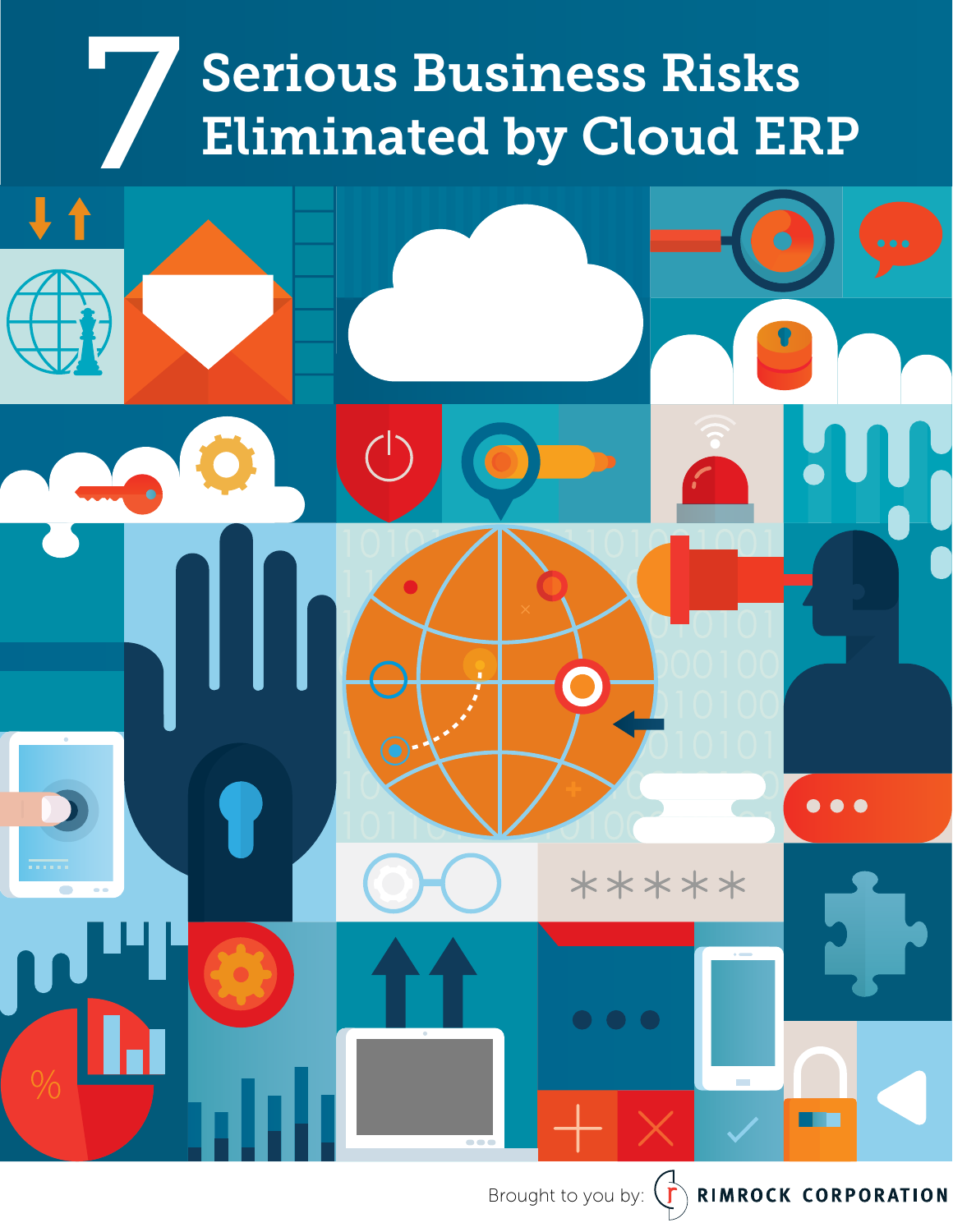# 7 Serious Business Risks Eliminated by Cloud ERP

If you haven't moved your business management systems to the cloud, you're far from alone. Taking a measured approach to ensure your corporate data and assets are protected is just good business. But, while keeping servers with valuable corporate data in house might **feel** more secure, your networks and in-house systems could be holding you back and putting your business at risk.

#### Cloud ERP (Enterprise Resource Planning) provides more security, more functionality, and more flexibility to protect your assets and help your organization actively compete in today's world.

In this eBook, we'll look at the risks that your organization faces every day and show you how Cloud ERP can help mitigate those risks and unlock opportunities. Read on to see how you can harness the potential of the cloud to grow your organization.

# **Contents**

- 1. Simplify compliance with industry and government regulations
- 2. Protect customer, employee, and corporate data
- 3. Deliver customer experiences that keep them coming back
- 4. Uncover opportunities to build revenue
- 5. Improve operations with data-driven decision making
- 6. Support a modern, mobile workforce
- 7. Decrease opportunities for human error through automation

*"Cloud ERP is a game-changer and a new opportunity for the small business world, putting them in the same ballpark as the big players. Small businesses can now access innovative, cutting-edge ERP solutions that were once out of their reach due to price."*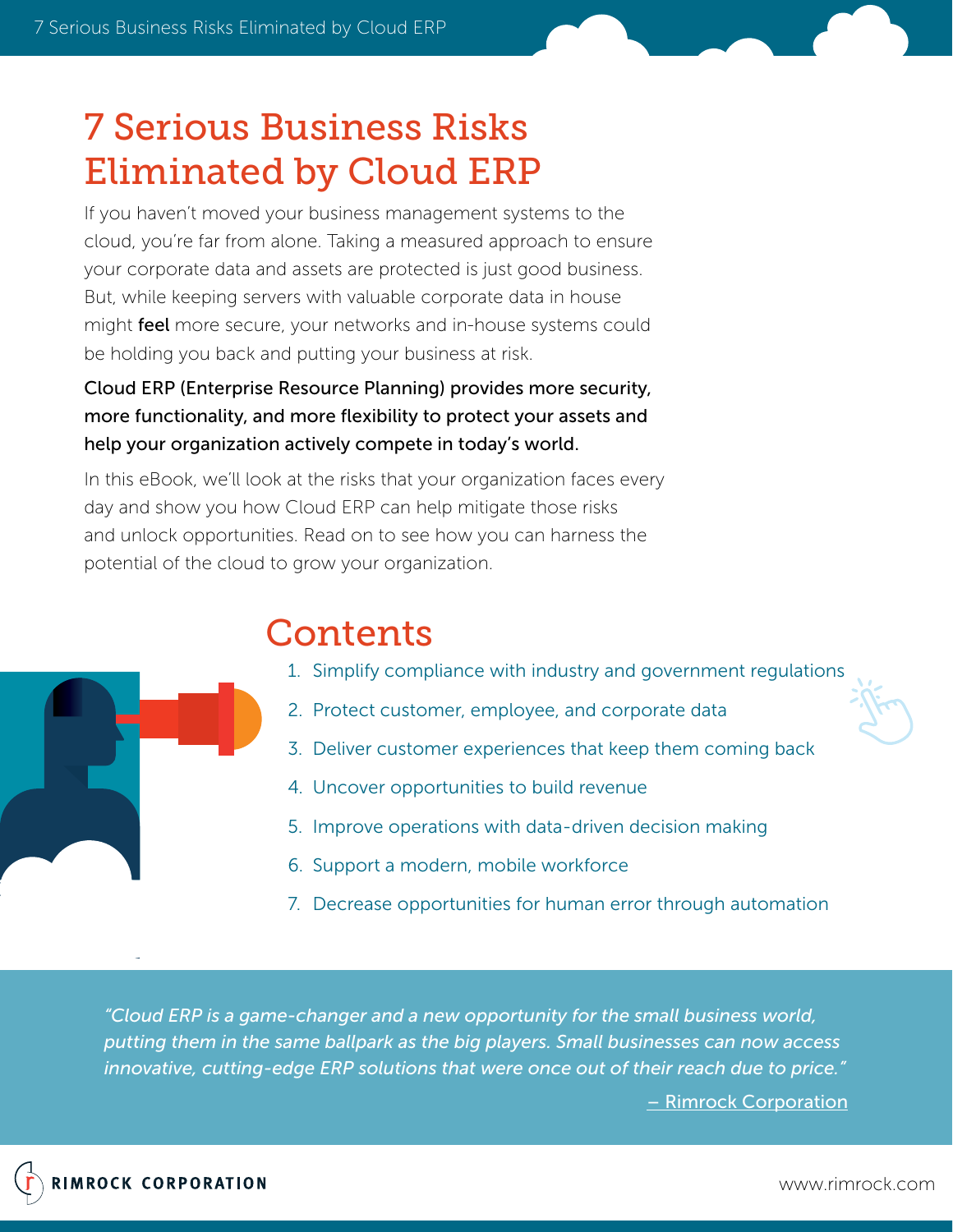## Simplify compliance with industry and government regulations 1.

Keeping pace with government regulations, industry standards, and corporate quality initiatives has become an overwhelming challenge for small and medium-size businesses. In addition to the many levels of standards and regulations your organization needs to comply with, the electronic data handling laws continue to evolve. You need expert advice.



## Look to experts on compliance

The leading cloud ERP providers ensure that the proper tools, security and agreements are in place to support compliance. Through automated workflows and audit trails, a cloud financial management system provides the documentation to reduce the risks and costs of compliance. With a fully integrated business management system, audit trails and user-based security are natively in place.

Put the pieces in place to meet regulations like HIPAA, GDPR and industry regulations with cloud ERP, ensuring that you can:

- Implement data security, privacy and portability protocols.
- Provide thorough documentation and security for audits.
- Assign, track and record compliance and assessment-related activities.

*"The largest opportunity to mitigate data security weaknesses are in businesses operating with a large portion of manual data entry and processing activity. The right ERP system can provide valuable tools to automate business processes that will not only dramatically reduce security threats but with the same stroke will also provide the added benefits of increased information accuracy, speed, and productivity for your organization."*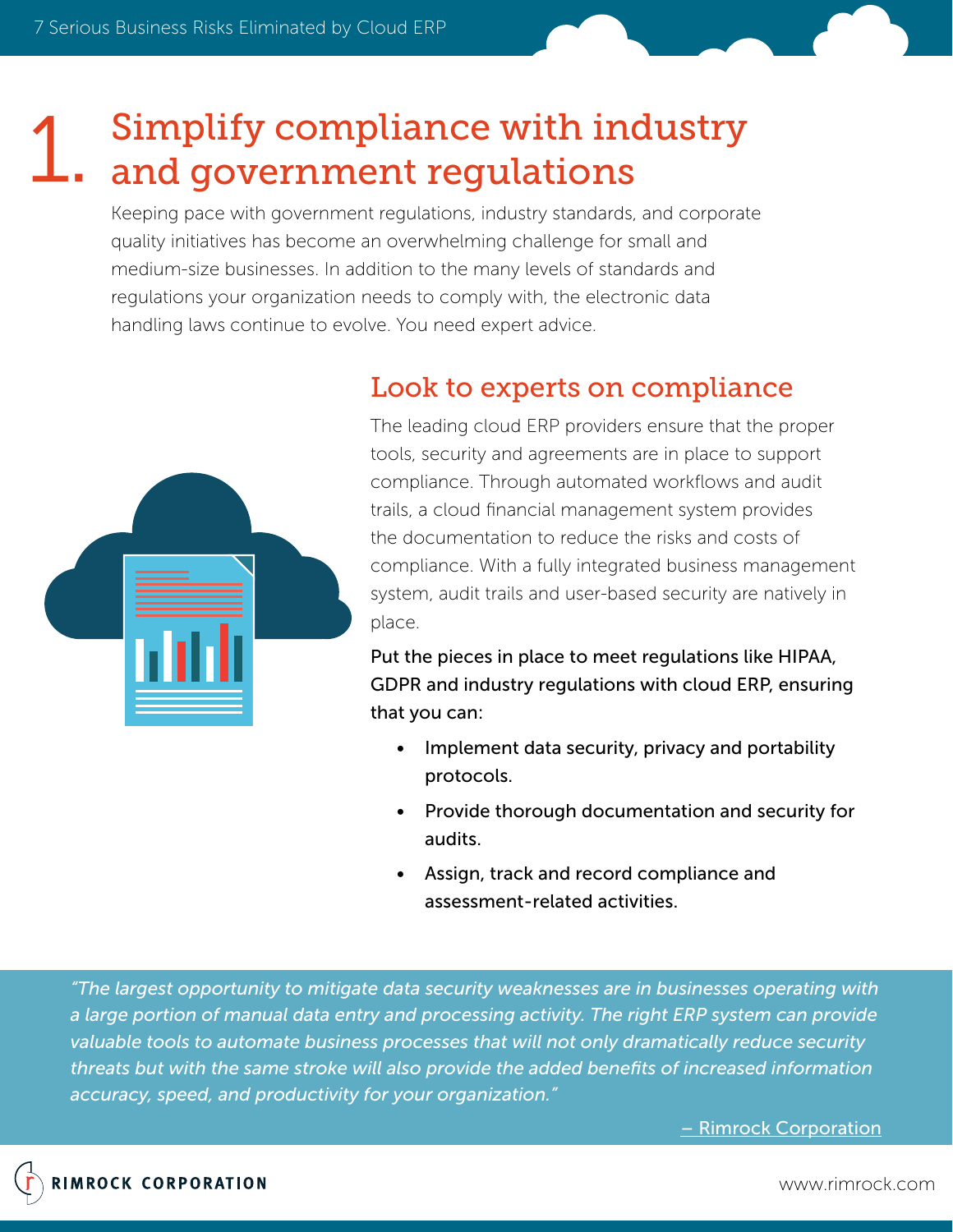# Protect customer, employee, 2. Protect customer,  $\alpha$ <br>2. and corporate data

No business can afford to ignore the security risks that can destroy a hard-built reputation and cost millions. In today's risk-filled digital environment, few organizations have the internal resources to provide the level of security needed to protect business and corporate data effectively. A ransomware attack can virtually close a business down if CRM and ERP systems are held hostage.

# A higher level of security

Accountable to governing organizations as well as to clients, cloud providers are required to maintain high levels of security. Supported and managed by security experts, cloud ERP will keep your data safer from the electronic and environmental threats that can bring down your business. Cloud computing can improve your organization's overall business systems' security, especially for devices.

Cloud-based ERP supports better security with:

- Reliable data backup and detection tools that identify suspicious behavior using analytics.
- Secure access for mobile users across platforms and devices.
- Protection of critical corporate and customer data from a ransomware attack.



*"The most obvious benefit of bringing ERP into the Cloud is the reduction in risk associated with managing on-premises infrastructure related to your financial system, resulting in significant cost savings over time."*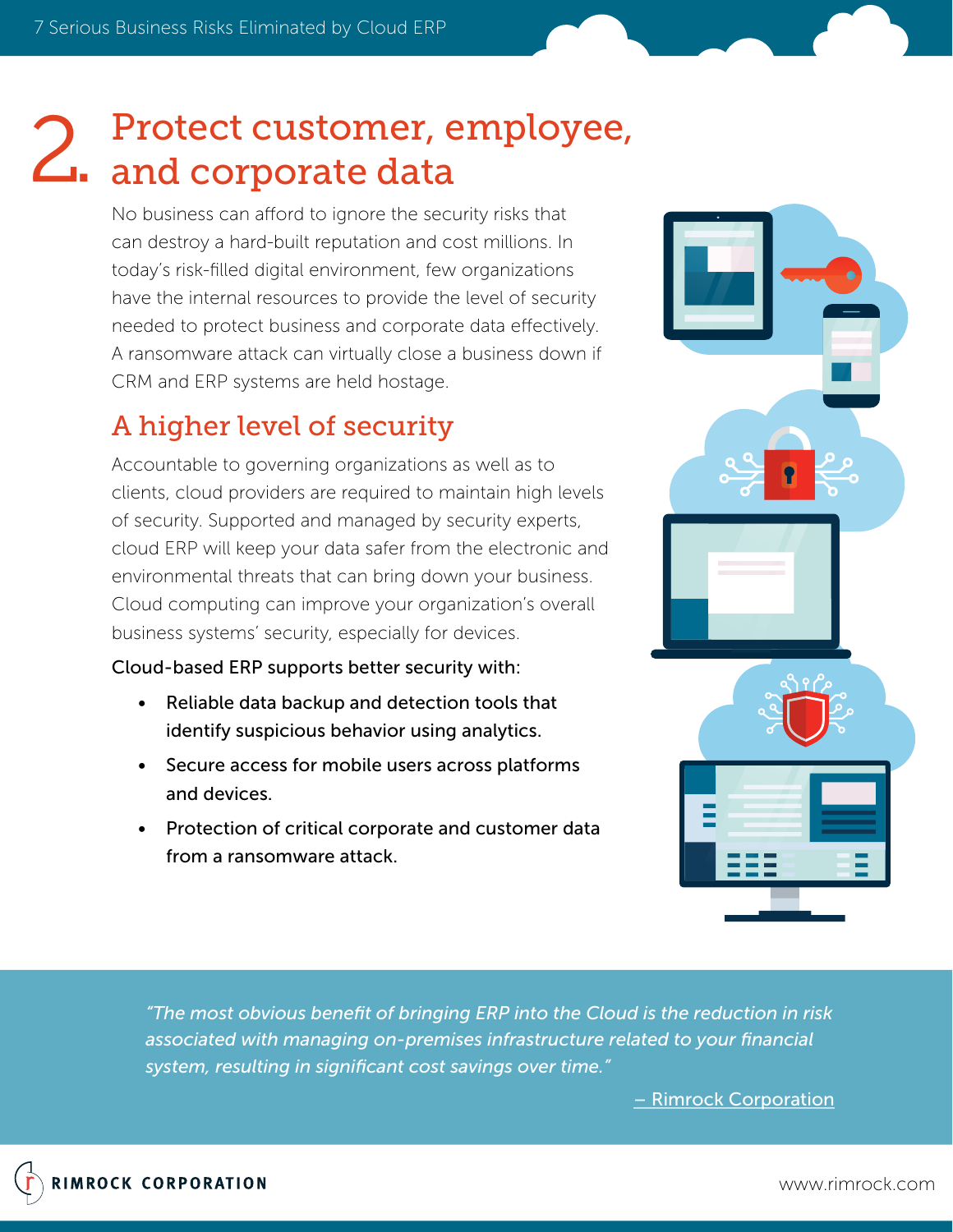# Deliver customer experiences 3. Deliver customer experience<br>3. that keep them coming back

As disrupters enter your industry and build on digital opportunities, your customers—whether consumers or commercial—expect your organization to keep pace. Your employees can't deliver great customer experiences if they are burdened with disconnected systems. Both customers and employees will grow frustrated and take advantage of what the disrupters have to offer.



## Centralize and connect customer data

With cloud ERP, you can centralize and connect data from across your organization to support better customer experiences. With access to key information about customers at their fingertips, employees can provide efficient, personalized service. Connected systems bridge department silos to eliminate the bottlenecks and miscommunication that undermines good customer service.

Cloud ERP with connected data allows you to deliver better customer experiences by:

- Creating a single source of information, from order history to shipment dates, so employees can provide answers quickly.
- Empowering workers in the field—from service technicians to home health workers—with relevant information, resources, and complete customer context.
- Providing insights into trends and preferences that allow you to react quickly to the changing needs of customers.

*"Using Cloud ERP your team can respond to customers faster, complete projects on time and in budget, and follow-up with customers after products or services are delivered. Added personalized service and passing on cost savings to customers will generate greater loyalty and longer-term sales opportunities."*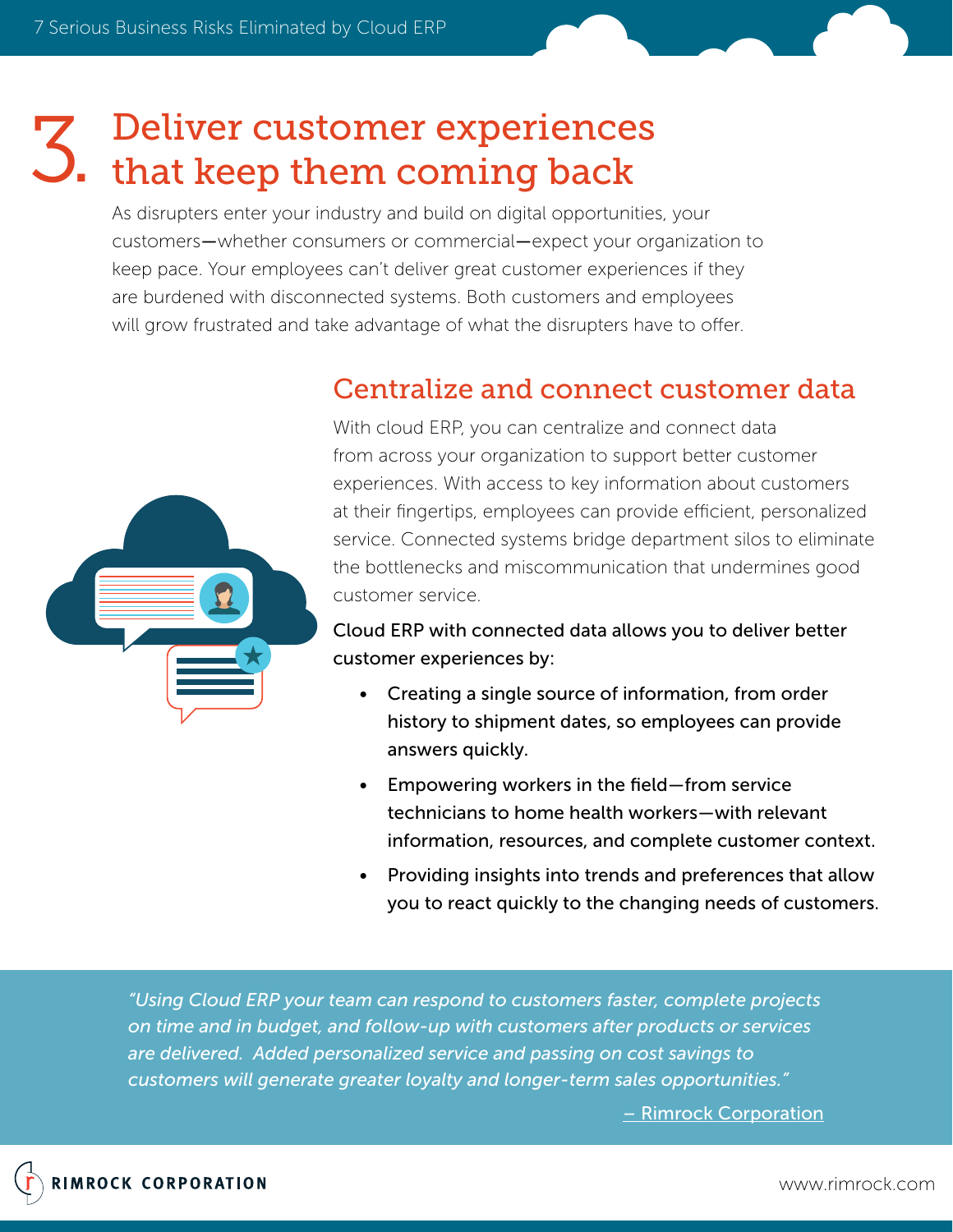## Uncover opportunities to build revenue 4.

When your finance team spends all their time entering numbers into spreadsheets, they don't have time to put that data to work. Data provides a strategic advantage and your competitors are ditching the spreadsheets for analytics that turn digital information into profits.

## Data is a strategic asset

Cloud ERP centralizes your business data and integrates disparate systems, eliminating redundant spreadsheets and departmental silos. With consolidated data, you can use cloud-based analytics and machine learning to understand customer trends and explore new revenue opportunities.

#### Using data as a strategic asset, you can:

- Use customer preferences and market trends to inspire product design.
- Explore digital business models to capitalize on emerging markets.
- Increase sales win rates by using machine learning to prioritize leads.
- Build loyalty by resolving emerging service complaints before they impact more customers.



*"Cloud ERP removes the up-front expense of new hardware, servers, and security protocols. Licensing users has also become more a"ordable. In many cases, businesses can also add or remove user accounts in relationship to seasonal or other fluctuations in headcount."* 

– Rimrock Corporation

www.rimrock.com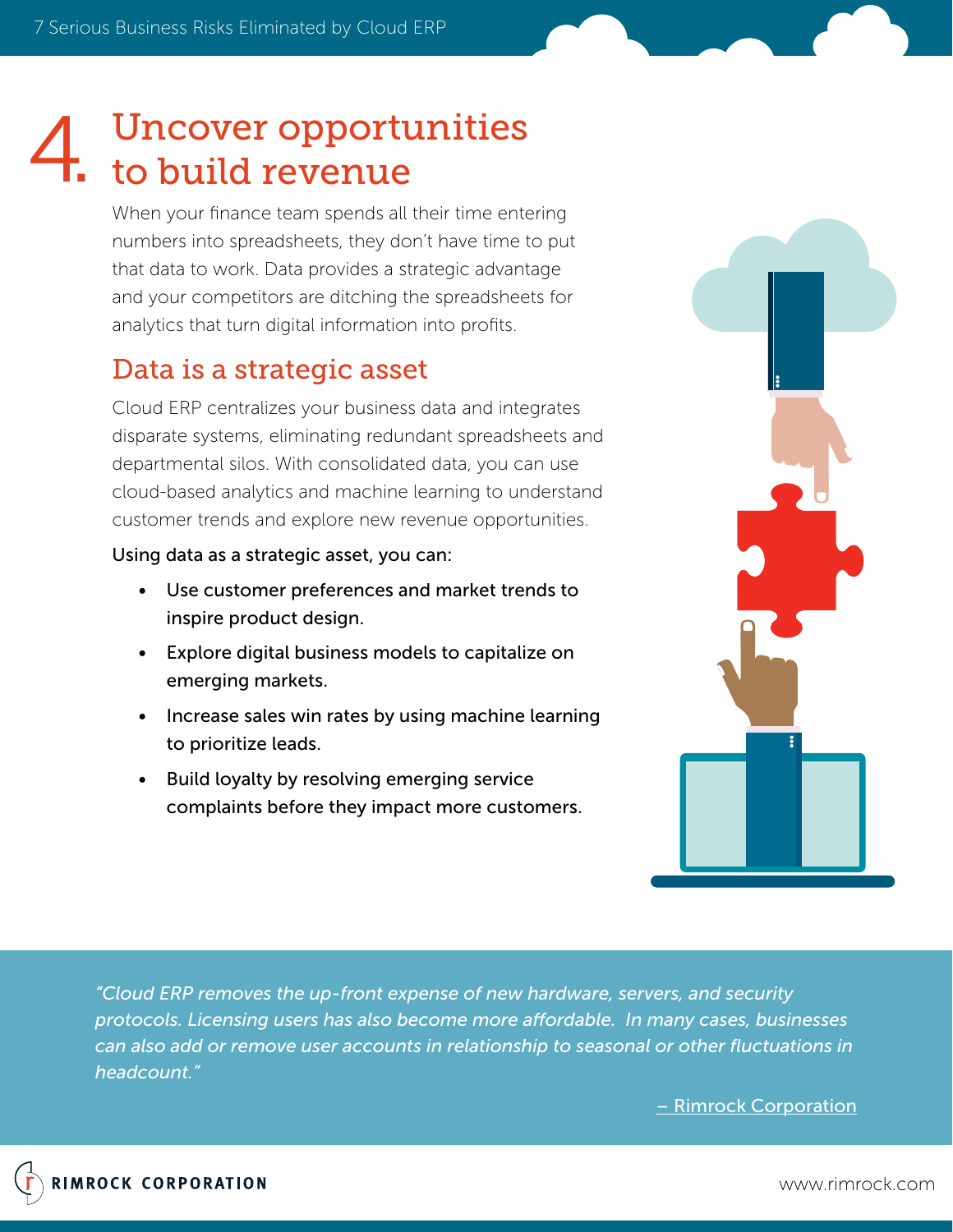# Improve operations with 5. Improve operations with<br>5. data-driven decision making

If your business data is spread across systems that don't connect or locked up in spreadsheets, you are making decisions with incomplete information. Separate systems used to manage sales, finance and operations makes it impossible to have a single comprehensive view of the business. To keep pace in the digital world, your organization needs to connect systems so that data can flow end-to-end.



## Improve operations with data-driven decisions

By connecting data across accounting, sales, purchasing, inventory, and customer service, cloud ERP gives leadership teams and managers a holistic view of the business. With an end-to-end perspective, you can identify bottlenecks in processes, compare location performance, and spot emerging product trends.

With connected data, you can make better decisions to:

- Eliminate inefficient business processes in finance, sales, service, and operations.
- Optimize inventory levels, using forecast data to predict when and what to replenish.
- Manage resource and staffing levels to align with capacity and sales.

*"No matter what business you're in, you need a strategy. If you don't have insight into various departments, then you're limited to what you can do. You can't see possible issues to help you make things better and you can't predict or forecast how to make more money next week, month, or year."*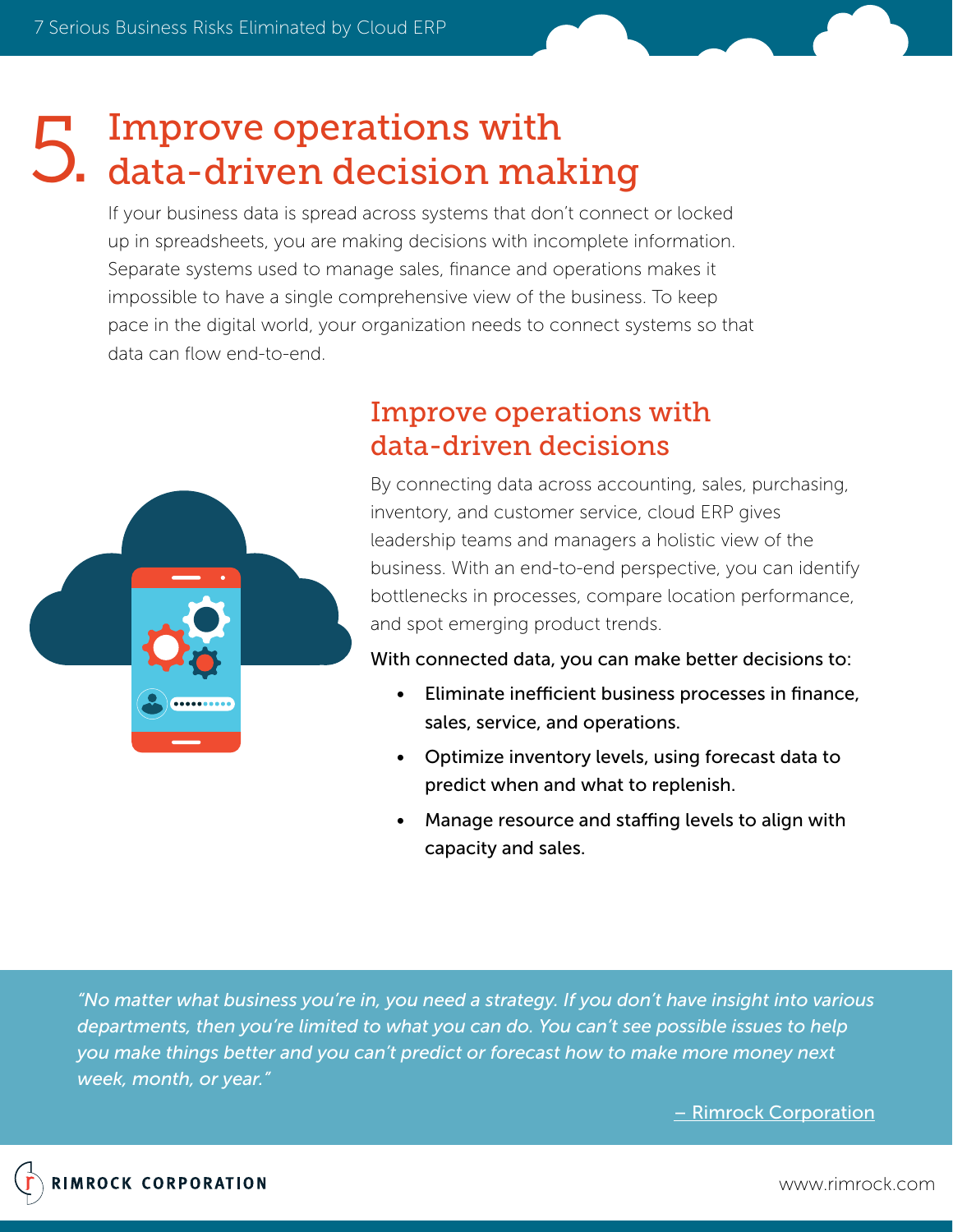# Support a modern, mobile 6. Support a<br>6. workforce

If your business is still tied to paper, it will get harder and harder to attract good employees. This generation of workers expects business processes to be easy, with information right at their fingertips when they are closing a sale, working on a project, or checking on shipments.

## Enable the next generation of workers

Through cloud-based ERP, workers can connect to the systems and information they need to produce high-value work. When giving workers who are comfortable working from home, in the office, and on the road easy access to secure business systems, you need a system that supports mobile devices and flexible work styles.

No matter the size of your company, you can support a secure, mobile business environment to:

- Provide mobile-friendly apps that support truly productive work—like entering data, accessing information, or approving transactions.
- Give your team self-serve options, from easy-touse reporting tools to administrative hubs.
- Provide project portals, inventory data, and customer information that empower remote employees to provide excellent service.





*"There is no doubt that as much business activity occurs outside the o#ce and during o"-peak hours as in the o#ce each day. Continual advancement in mobile technology allows business professionals to access their ERP solutions using their Smartphones and tablets. Whether you are visiting a customer, at a conference, or out to lunch, you can still have your fingertips on your business data and keep projects moving along."* 

– Rimrock Corporation

www.rimrock.com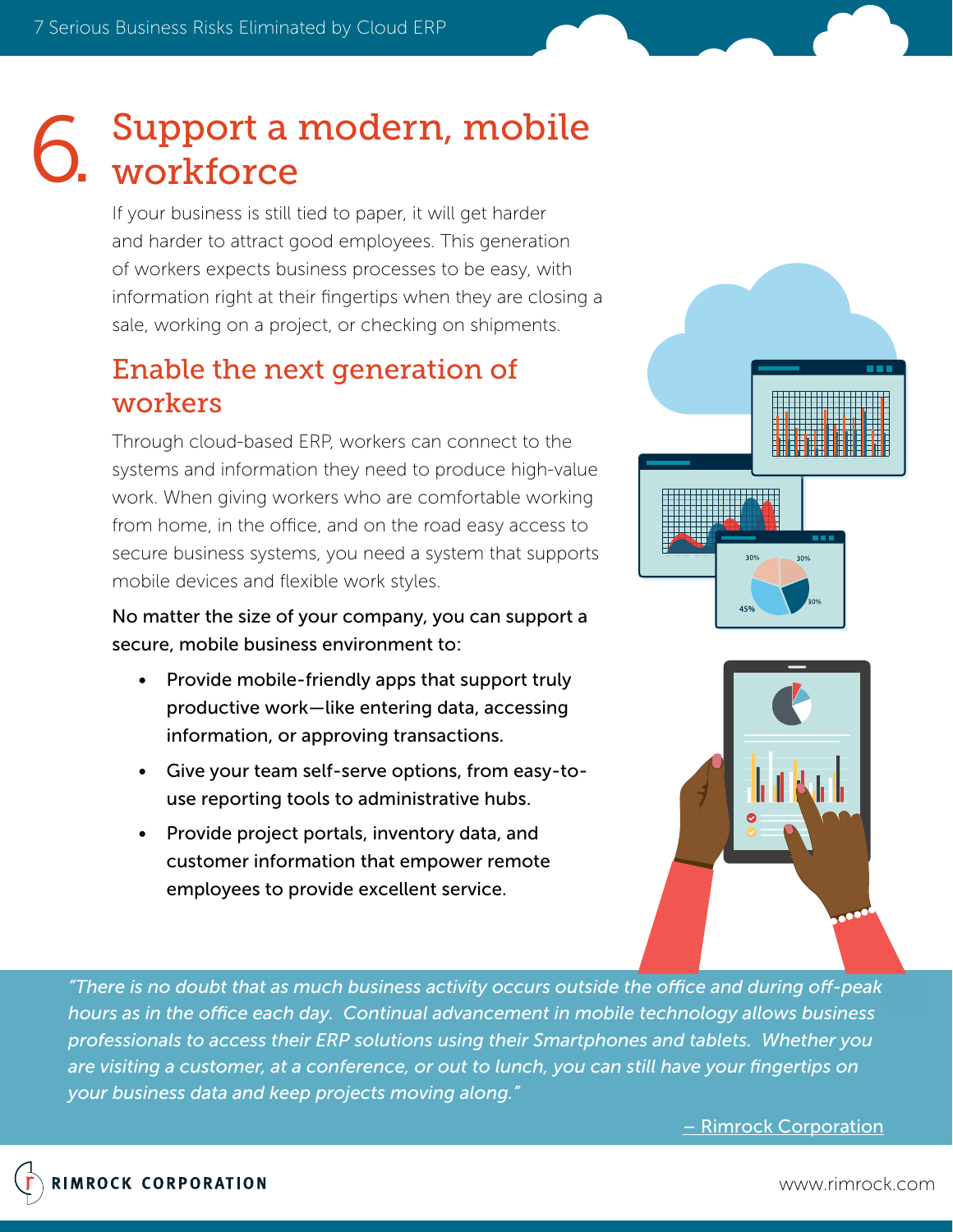# Decrease opportunities for 7. Decrease opportunities for<br>7. human error through automation

No matter how skilled and how careful your employees are, mistakes are going to happen. Whether it's entering data into spreadsheets, providing price quotes or purchasing inventory, if your employees are working outside of automated systems, they are going to make mistakes. And those mistakes can cost your business customers, profits, and reputation.



## Improve productivity and reduce errors

Of the many benefits of cloud ERP, automation of manual tasks and integration of data can provide the biggest returns. Connecting data across the organization reduces the need for manual data entry. Automated workflows ensure that orders move through the system quickly or that purchases are approved by a supervisor. As you improve productivity and reduce errors, your employees will be able to manage higher transaction volumes—allowing you to grow the business without growing payroll.

Through the automated processes provided by a cloud ERP system, you can:

- Eliminate dependence on error-prone spreadsheets.
- Reduce the opportunity for employee fraud with tight internal controls and approval workflows.
- Keep customer service issues from falling through the cracks when they move across departments.

*"Cloud computing o"ers many benefits to businesses. It saves money in IT expenses, brings global o#ces and customers together, and is a powerful*  tool for sales and field employees who don't often work at the office."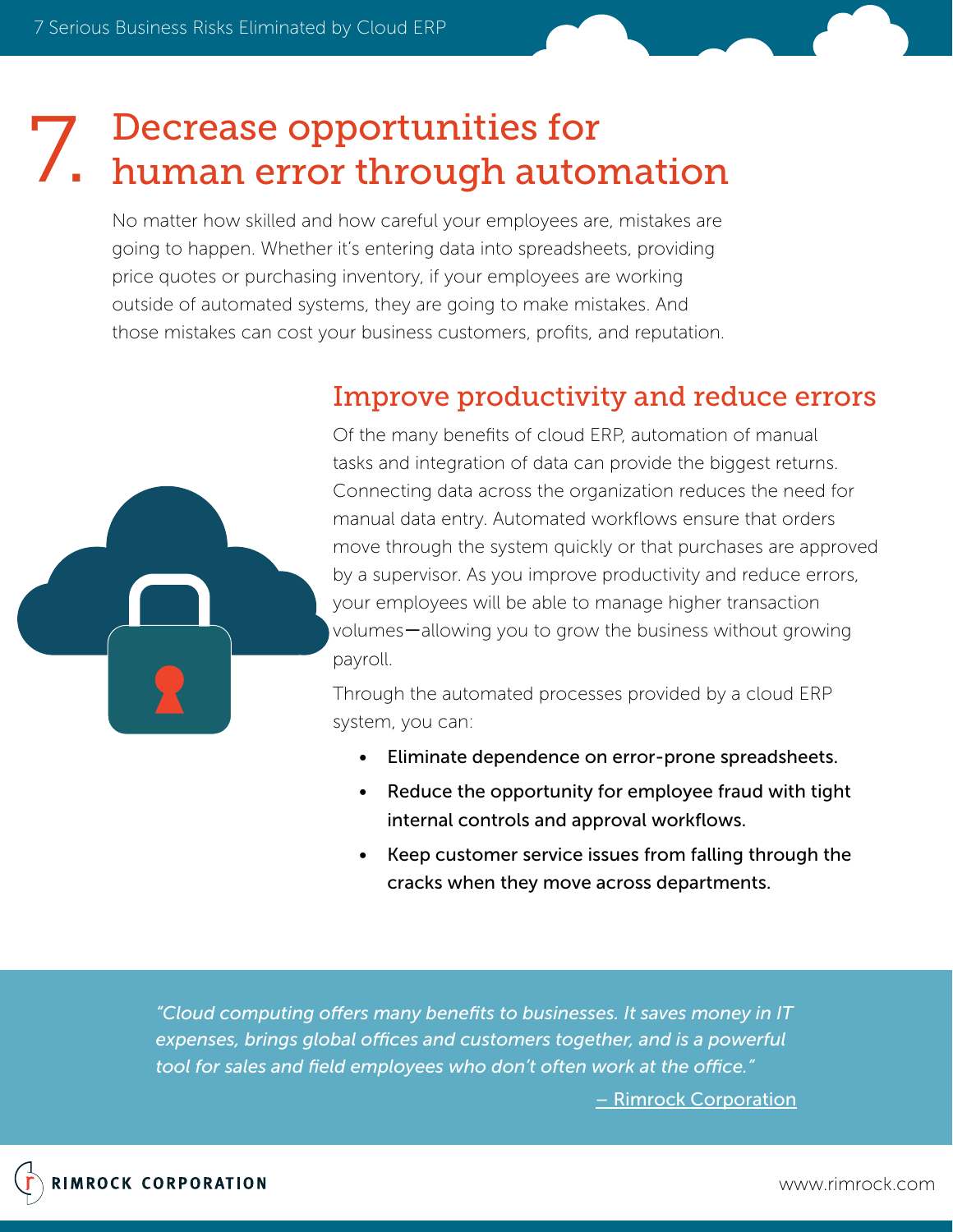# Reduce Risk by Moving to the Cloud with a Trusted Partner

Cloud ERP can take your business to new heights. Even small and mid-size businesses can take full advantage of the digital economy without big investments through cloud ERP. The best way to reduce your risks is to work with someone who has navigated those same risks many times to help businesses reap the rewards of the cloud.

Since 1989 Rimrock Corporation has been helping organizations of all sizes and complexity to get the maximum ROI and succeed with ERP systems.

We begin with a diagnostic engagement that identifies your business issues and solution requirements. This short fixed-fee engagement is designed to reduce your risk and keep cost under control. It establishes the scope of the implementation and determines what services will be delivered, including integrations to other systems, custom development, upgrades, training and support.

For companies that are ready to move to the cloud, Rimrock can provide a complete end-toend business solution for Microsoft Dynamics 365, Microsoft Azure and Microsoft Dynamics GP software solutions.

### Next Steps:

- For more information on moving to the Cloud, or to find out which option is the best fit for your business, contact us today. Our consulting team is here to help you every step of the way.
- Connect with us on LinkedIn Twitter Instagram Blog



*"Overhauling your ERP is scary. Even if you know you need to change, the amount of downtime and work that lies ahead can stop you in your tracks. By entrusting an experienced partner to help you through the implementation process, you're much more likely to succeed while staying on time and on budget."*